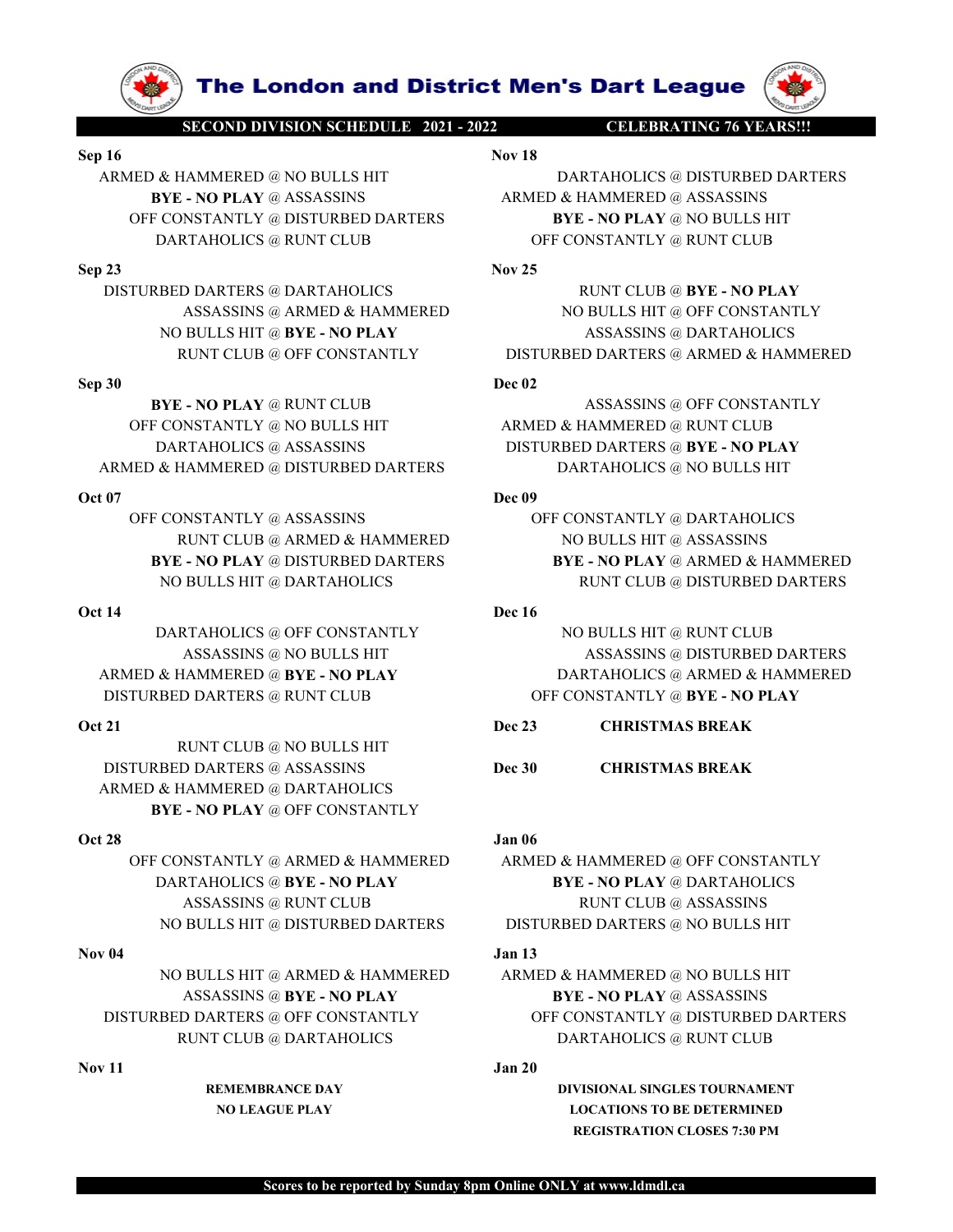

Feb 24 Apr 28

SCHEDULED TOURNAMENT CANCELLED OFF CONSTANTLY @ DARTAHOLICS

DISTURBED DARTERS @ ASSASSINS BYE - NO PLAY @ DARTAHOLICS

OFF CONSTANTLY @ ARMED & HAMMERED SCHEDULED TOURNAMENT CANCELLED DARTAHOLICS @ BYE - NO PLAY MAKE-UP NIGHT FOR ASSASSINS @ RUNT CLUB PLAY SCHEDULED FOR JAN 27/22 NO BULLS HIT @ DISTURBED DARTERS

# Mar 17

NO BULLS HIT @ ARMED & HAMMERED May 26 ASSASSINS @ BYE - NO PLAY ANNUAL GENERAL MEETING DISTURBED DARTERS @ OFF CONSTANTLY VICTORY LEGION RUNT CLUB @ DARTAHOLICS **DOORS CLOSE AT 8PM** ARMED & HAMMERED<br>
Mar 24<br>
Mar 24 DISTURBED ARTERS ® RUNT CLUB<br>
NAT 03<br>
NAT 04<br>
NAT 04<br>
NAT 04<br>
NAT 04<br>
NAT 04<br>
NAT 04<br>
NAT 04<br>
NAT 04<br>
NAT 04<br>
NAT 04<br>
NAT 04<br>
NAT 04<br>
NAT 04<br>
DISTURBED DARTERS ® ASSASSINS<br>
ARMED & HAMMERE

SCHEDULED TOURNAMENT CANCELLED ANNUAL BANQUET MAKE-UP NIGHT FOR **HELLENIC CENTRE - 4 PM** PLAY SCHEDULED FOR JAN 13/22 SEMI-FORMAL

**The London and District Men's Dart League**<br>
SECOND DIVISION SCHEDULE 2021 - 2022<br>
Mar 31<br>
DARTERS @ DARTAHOLICS<br>
ASSASSINS @ ARMED & HAMMERED **ARMED & HAMMERED @ ASSASSINS**<br>
BULLS HIT @ BYE - NO PLAY **BYE - NO PLAY @ NO B EXECTS ON THE LONGON AND DESCRIP DESCRIP ON A SECOND DIVISION SCHEDULE 2021 - 2022**<br>
JAN 27 Mar 31<br>
DISTURBED DARTERS @ DARTAHOLICS MASSASSINS @ ARMED & HAMMERED<br>
MARTAHOLICS MASSASSINS @ ARMED & HAMMERED & HAMMERED @ ASS **DECOND DIVISION SCHEDULE 2021 - 2022**<br> **DISTURBED DARTERS @ DARTAHOLICS**<br>
DISTURBED DARTERS @ DARTAHOLICS<br>
ASSASSINS @ ARMED & HAMMERED<br>
NO BULLS HIT @ BYE - NO PLAY<br>
RUNT CLUB @ OFF CONSTANTLY<br>
OFF CONSTANTLY<br>
OFF CONSTA **ASSECOND DIVISION SCHEDULE 2021 - 2022**<br> **ASSASSINS @ DARTAHOLICS**<br>
ASSASSINS @ ARMED & HAMMERED ARMED & HAMMERED @ DISTURBED DARTERS<br>
BULLS HIT @ BYE - NO PLAY<br>
NO PLAY @ ROWED & HAMMERED & HAMMERED @ ASSASSINS<br>
BULLS HI **The London and District Men's Dart League (SECOND DIVISION SCHEDULE 2021-2022**<br>
BED DARTERS @ DARTAHOLICS<br>
Mar<sup>31</sup><br>
BED DARTERS @ ARMED & HAMMERED<br>
Mar<sup>31</sup><br>
Mar<sup>31</sup><br>
DARTAHOLICS @ DISTURBED DARTERS<br>
ASSASSINS @ ARMED & H **The London and District Men's Dart League (SPARE ASSASSING MATAIN CLUB ARMED ARMED ARMED ARMED ARMED ASSASSING ARMED ARMED ARMED ARMED ARMED ARMED ASSASSING DISTURBED DARTERS ASSASSING ARMED ARMED ARMED ARMED ARMED ARMED FROM THE LONDON AND DESCRIBED DATE AREA CONSTANTLY AND BULLS HIT DATAHOLICS**<br> **FROM DESCRIBED DATERS**<br>
APPEND AND DESCRIBED DATERS<br>
AREA ASSASSINS @ ARMED & HAMMERED<br>
ARMED & HAMMERED @ ASSASSINS<br>
NO BLULS HIT @ BYE - NO **EXECUTE DATE AND SECURE DEATHERS AND DEVICE AND SECURE DATERS ASSASSINS (@ ARMED & HAMMERED ARTAHOLICS ASSASSINS ARMED & HAMMERED @ ASSASSINS NO BULLS HIT @ BYE - NO PLAY and a primer constantly are to play and the consta OFF CONSTANTLY @ ASSASSINS**<br> **OFF CONSTANTLY @ ASSASSINS**<br>
OFF CONSTANTLY @ ASSASSING<br>
DARTERS @ DARTAHOLICS<br>
ARMED & HAMMERED @ ASSASSINS<br>
NO BULLS HIT @ BYE - NO PLAY<br>
RUNT CLUB @ OFF CONSTANTLY<br>
PORT CONSTANTLY @ RUNT **EXAMPLE SEE AN ABOUT AN EXAMPLE CONSTANTLY & ASSASSINS**<br>
CONSTANTLY & ARMED & HAMMERED **ARMED & HAMMERED @ ASSASSINS & ARMED & HAMMERED ARMED & HAMMERED @ ASSASSINS**<br>
NO BULLS HIT @ BYF. NO PLAY @ RUNT CLUB<br>
ARMED & HAMME **ARMED DARTERS ARMERED DARTERS ARMED ARMED ARMED ARMED ARMED ARMED ARMED ARMED ARMED ARMED ARMED ARMED ARMED ARMED ARMED ARMED ARMED ARMED ARMED ARMED ARMED ARMED ARMED ARMED ARMED ARMED ARMED ARMED ARMED ARMED ARMED ARME The London and District Men's Dart League (WWW)**<br> **SECONDIVISIONSEEDING WATERS AND A FRIME AND ARTENGIUS (SECONDIVISIONSEED)**<br>
MATER AND A HAMMERED ARTAHOLICS ADSTERBED DARTERS<br>
NO BULLS HIT @ BVE - NO PLAY<br>
RUNT CLUB @ **THE LONDON and District Men's Dart League (W)**<br>
SECONDIVISIONSCHEDULE 2011-2022<br>
TURBED DARTERS @ DARTAHOLICS Mar<sup>31</sup><br>
ARMED & HAMMERED @ DISTURBED DARTERS<br>
ASSASSINS @ ARMED & HAMMERED & ASSASSINS<br>
NO BULLS HIT @ BYE - N **SECONDINISIONS CHEMICLE Men's Dart League (ADVITABLE EXAMPLE THE SUPPLIES ARMED ARMED ARMED ARMED ARMED ARMED ARMED ARMED ARMED ARMED ARMED ARMED ARMED ARMED ARMED ARMED ARMED ARMED ARMED ARMED ARMED ARMED ARMED ARMED AR EXAMPLE AND STATE AND STATE OF A PLAY AND A REALLY SEXUE OF A PARTAHOLICS**<br> **BRED DARTERS @ DARTAHOLICS**<br>
MATAIL BRED ARTAHOLICS AND BULLS HIT @ NEW - NO PLAY @ NO BULLS HIT @ NEW - NO PLAY @ RUNT CLUB @ OF CONSTANTLY<br>
PU **The London and District Men's Dart League (Warry State Weaker Constants)**<br>
Mapped Barriers (DARTAHOLICS DARTAHOLICS @ DISTUREED DARTERS<br>
MO BULLS HIT @ NE NO BULLS HIT @ NEW ANDERS (NO BULLS HIT @ NEW ANDERS ARMED & HAMME **3140**<br> **FACES ANTERE SERVIT AND THE SERVIT AND THE SERVIT AND THE SERVIT AND TRINGER SERVIT AND TRINGER SERVIT AND DETERMINISM ARRANGED DARTERS AN ARREND A RANDER DE ANTANOLICS (6 DISTURBED DATERS AND BULLS HIT (6 DVC CO** 

MAKE-UP NIGHT FOR NO BULLS HIT @ ASSASSINS PLAY SCHEDULED FOR JAN 6/22 BYE - NO PLAY @ ARMED & HAMMERED RUNT CLUB @ DISTURBED DARTERS DARTAHOLICS @ OFF CONSTANTLY NO BULLS HIT @ RUNT CLUB  $\begin{tabular}{c|c|c} \multicolumn{1}{c}{\textbf{AP}} & \multicolumn{1}{c}{\textbf{AP}} \\ \multicolumn{1}{c}{\begin{tabular}{c} \multicolumn{1}{c}{\textbf{AP}} \\ \multicolumn{1}{c}{\begin{tabular}{c} \multicolumn{1}{c}{\textbf{AP}} \\ \multicolumn{1}{c}{\begin{tabular}{c} \multicolumn{1}{c}{\textbf{AP}} \\ \multicolumn{1}{c}{\begin{tabular}{c} \multicolumn{1}{c}{\textbf{AP}} \\ \multicolumn{1}{c}{\begin{tabular}{c} \multicolumn{1}{c}{\textbf{AP}} \\ \multicolumn{1}{c}{\begin$ BYE - NO PLAY RUNT CLUB AND REVERS @ ASSASSINS (DATAMOLICS & ASSASSING DARTERS DISTURBED DARTERS ASSASSING DARTAHOLICS ASSASSING DARTAHOLICS ASSASSING DARTAHOLICS ASSASSING A PP 1<br>
IO THE CONSTANTLY @ ARMED DARTERS DISTUR  $\begin{tabular}{l|c|c|c} \multicolumn{4}{l}{\textbf{PARTAB}} \multicolumn{4}{l}{\textbf{PARTAB}} \multicolumn{4}{l}{\textbf{ARMTRB}} \multicolumn{4}{l}{\textbf{ARMTRB}} \multicolumn{4}{l}{\textbf{ARMTRB}} \multicolumn{4}{l}{\textbf{ARMTRB}} \multicolumn{4}{l}{\textbf{ARMTRB}} \multicolumn{4}{l}{\textbf{ARMTRB}} \multicolumn{4}{l}{\textbf{ARMTRB}} \multicolumn{4}{l}{\textbf{ARMTRB}} \multicolumn{4}{l}{\textbf{ARMTRB}} \multicolumn{4}{l}{\$ HAMMERED @ DISTURBED DARTERS MATERIS (SEARCHET DARTERS ARMED & HAMMERED MINIT CLUB @ ARMED & HAMMERED ARMED & HAMMERED @ RUNT CLUB ARMED & HAMMERED DISTURBED DARTERS (S INCLUSI THE ARMED ART AND BULLS HIT @ DART AHOLICS ( 10<br>
OFF CONSTANTLY @ ARMED & HAMMERED ARMED & HAMMERED & RINT CLUB & ARMED & HAMMERED DARTAHOLICS<br>
BYE - NO PLAY & DISTURBED DARTAHOLICS<br>
MAE-UP NGIT FOR ARMED AND CONSTANTLY @ DARTAHOLICS<br>
MAE-UP NGIT FOR ARMED AND CONSTA FONSTANTLY  $\begin{array}{lllllllllllllllllllllllllllllllllllllllll\end{array} & \mbox{MNP CLUB B} & \mbox{RAMMERED} & \mbox{RBMID B} & \mbox{RAMMERED B} & \mbox{RRMINERED DARTERS B} & \mbox{RBMID B} & \mbox{RBMINERED DARTERS B} & \mbox{BISTURBED DARTERS B} & \mbox{BISTURBED DARTERS B} & \mbox{BISTURBED DARTERS B} & \mbox{BISTURBED DARTERS B} & \mbox{BISTURBED DARTERS B} & \mbox{BISTURBED DARTERS B} & \$ **BYE-NO PLAY** @DISTURBED DARTAHOLICS **ARMED**<br>
NO BULLS HIT @DARTAHOLICS **ARMED**<br>
MARK-UP NGIFITY **ADENTIFICATES**<br>
MARK-UP NGIFITY **ADENTIFICATES**<br>
MARK-UP NGIFITY **ADENTIFICATES**<br>
MARK-UP NGIFITY **ADENTIFICATES**<br>
PLAY CHE

ARMED & HAMMERED @ BYE - NO PLAY DARTAHOLICS @ ARMED & HAMMERED

(no jeans, shorts, tank tops)